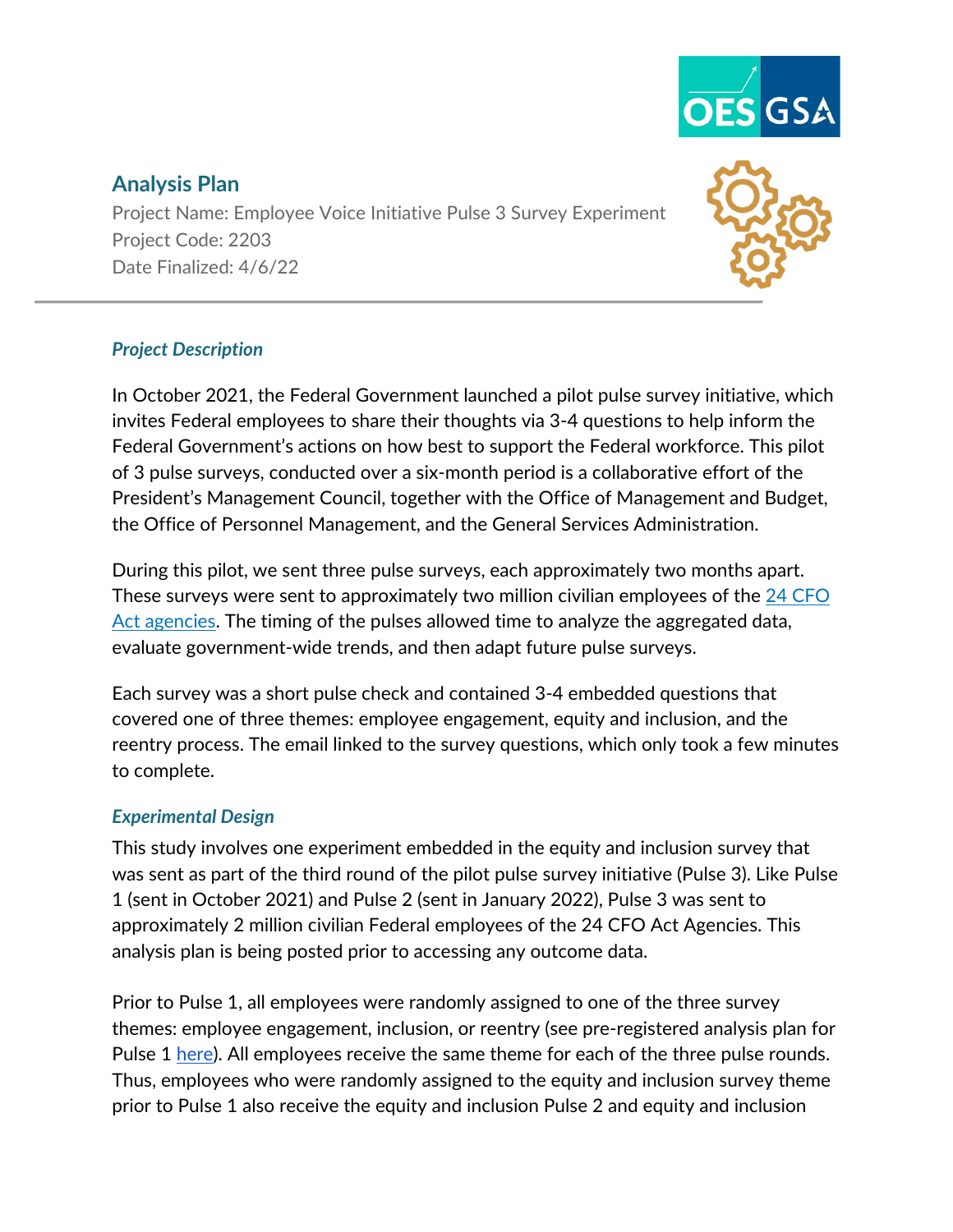Pulse 3 surveys. New employees are randomized prior to each pulse round. In total, 713,049 employees were assigned to the equity and inclusion survey theme for the third pulse survey.

The equity and inclusion Pulse 3 survey includes an embedded experiment. All respondents who start the survey will be randomized by the survey software (Qualtrics) to see one of the following two questions:

- A. Employees like me are given the support to succeed here.
- B. Employees with different backgrounds are given the support to succeed here.

# *Preregistration Details*

This Analysis Plan will be posted on the [Github repository](https://github.com/gsa-oes/office-of-evaluation-sciences) for <u>oes.gsa.gov</u> before outcome data are analyzed.

## *Hypotheses*

This experiment will assess two research questions. We do not have any *a priori* hypotheses. These are exploratory, and analyses for both will be descriptive in nature.

**Research Question 1:** Are people more likely to respond to survey questions that ask about their perceptions of employees like themselves or employees of different backgrounds?

**Research Question 2:** How do people perceive differences in workplace support for employees like themselves versus employees of different backgrounds, and how do these differences vary by demographic characteristics (e.g., race, gender)?

## *Data and Data Structure*

## **Data Source(s):**

OPM maintains an Enterprise Human Resources Integration (EHRI) database of approximately 2 million civilian Federal employees of the 24 CFO Act agencies (see Appendix A), which will comprise our sample universe. This sample does not include Agency staff employed through federal contractors. Outcome data will come from the survey itself, administered via Qualtrics. Covariate data will come from the EHRI database and from OPM.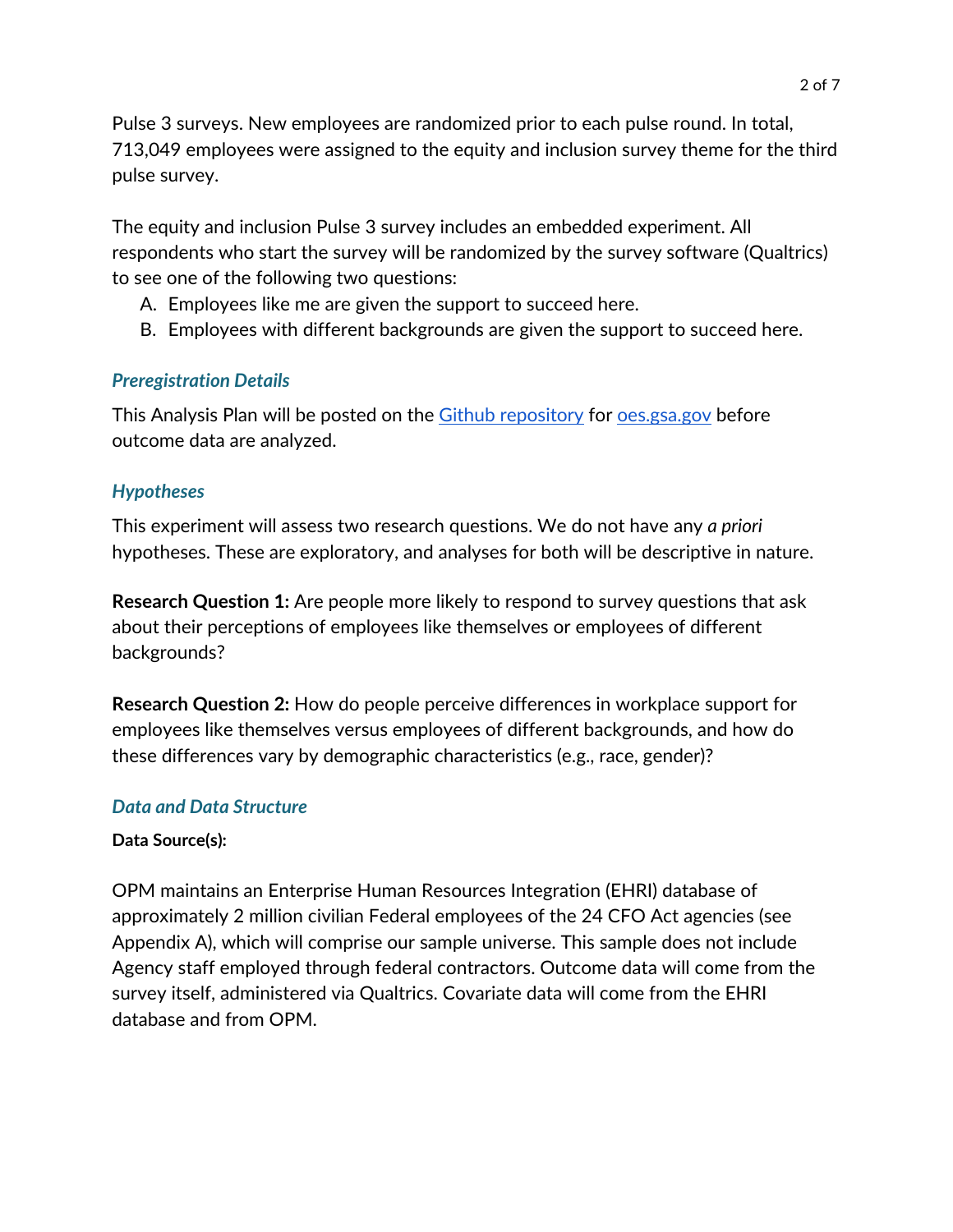#### **Outcomes to Be Analyzed:**

The first primary outcome of interest will be a binary indicator reflecting response to either of the following questions:

- A. Employees like me are given the support to succeed here.
- B. Employees with different backgrounds are given the support to succeed here.

The second outcome of interest is respondents' recorded response to the two outcome questions. Each question will be measured on a five-point Likert scale in which a 5 reflects "strongly agree."

#### **Imported Variables:**

To evaluate the first research question, covariates will include the following:

- Agency
- Pay grade group

To evaluate the second research question, we will also include the following covariates from OPM data:

- Race
- Gender
- Disability Status
- Veteran Status
- Tenure

## **Transformations of Variables:**

The first outcome variable is a binary measure of any response to either outcome question A or B.

The second outcome variable is a continuous measure of agreement with outcome question A or B. Both questions are measured on the same 1-5 scale, which will be treated as continuous and will not require transformation.

We will then construct a "treatment" indicator that reflects which question each respondent saw. Since respondents will be randomly assigned to see only one question, we can then evaluate differences in agreement with the two questions.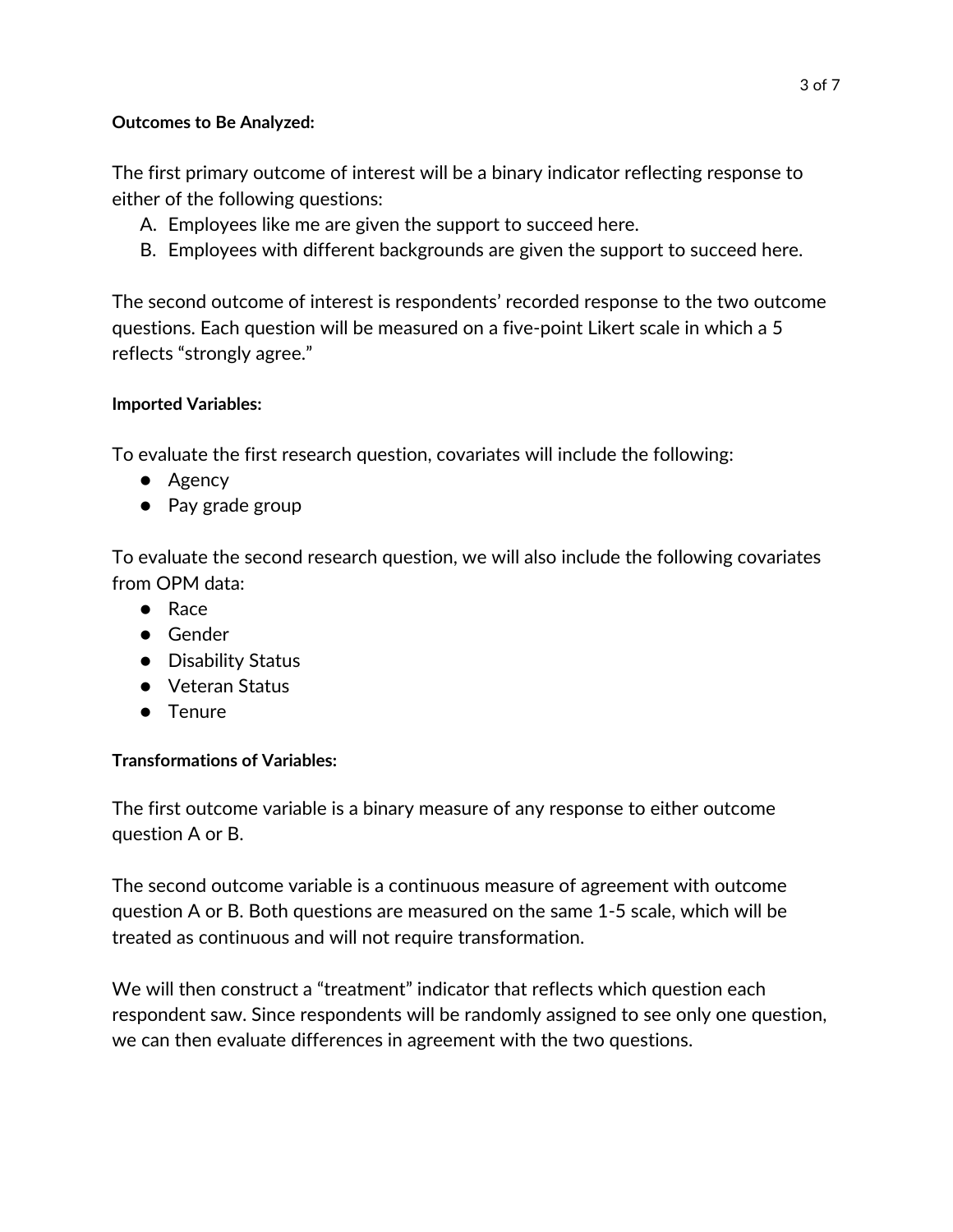Covariate data may be transformed depending on the final format of data available. Wherever possible, transformations will follow the Federal Employee Viewpoint Survey (FEVS) convention. For instance, tenure, if available, will be grouped following the convention included in the FEVS:

- $\bullet$  <1 year
- 1-3 years
- $\bullet$  4-5 years
- $\bullet$  6-10 years
- $\bullet$  11-14 years
- $\bullet$  15-20 years
- $\bullet$  >20 years

# **Data Exclusion:**

**RQ1:** The analytic universe for the first research question will consist of all Federal employees who were assigned to the equity survey theme and who were shown the outcome question associated with their condition assignment.

**RQ2:** The analytic universe for the second research question will consist of all Federal employees who were assigned to the equity survey theme and who answered the outcome question associated with their condition assignment.

## **Treatment of Missing Data:**

**RQ1:** The analysis of the first research question will not involve any missing data given that the analytic sample will consist of respondents who were shown the outcome question, and the outcome of interest is a binary indicator of any response.

**RQ2:** The analysis of the second research question will not involve missing outcome data, given that the analytic universe is defined as all respondents who answered the outcome question. However, if any covariate required for the analysis of RQ2 is missing for over 5% of the sample, we will run two models: (1) one model that excludes that covariate; and (2) one model that includes the covariate, but controls for the missing values by mean imputation. We will report results from both, noting any meaningful differences.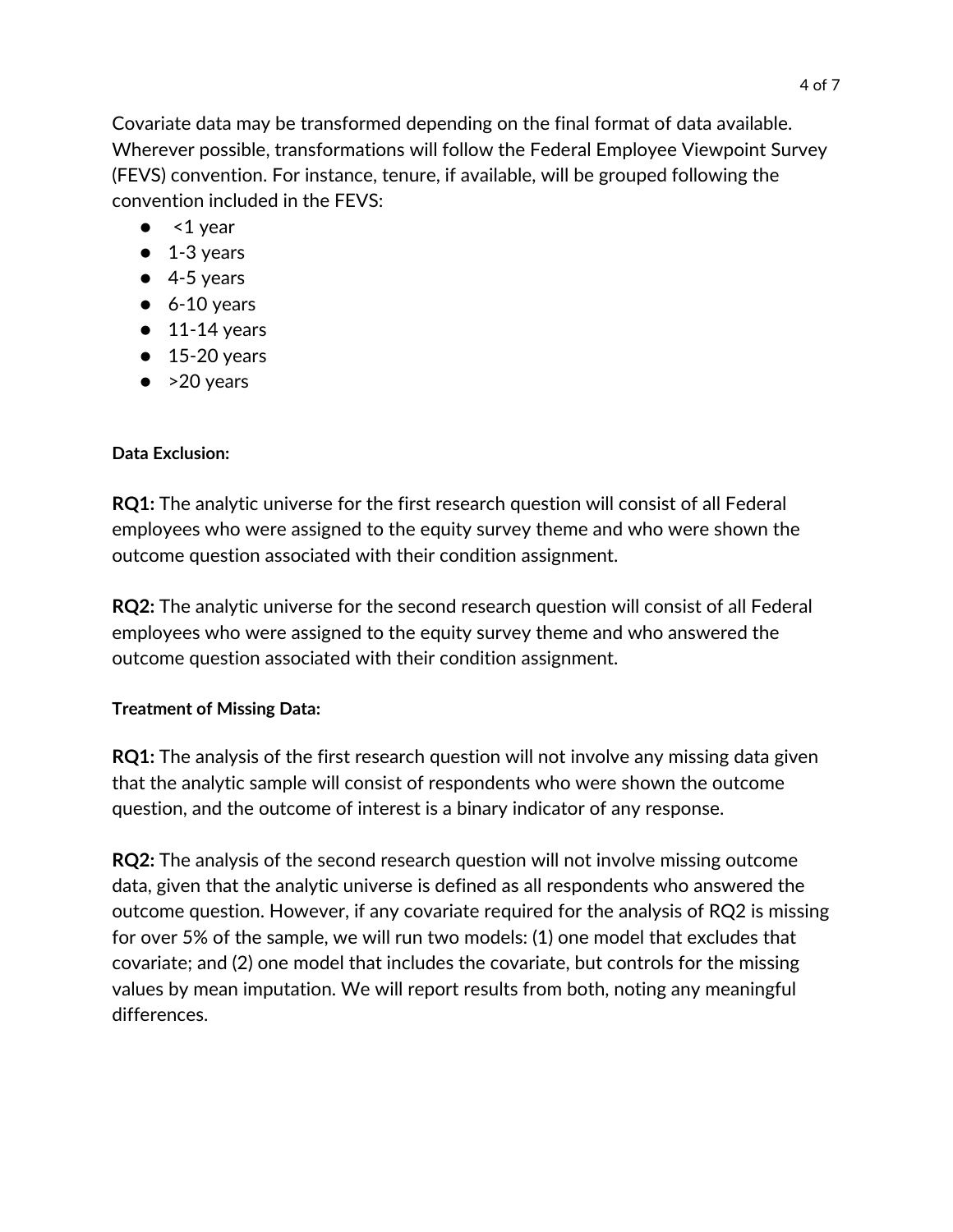#### *Statistical Models & Hypothesis Tests*

#### **Statistical Models:**

First, we will evaluate differences in response between the two outcome questions using the following OLS model: $1$ 

(1) 
$$
Y_i = \alpha + \beta_1
$$
 question<sub>i</sub> +  $\beta_2$  agency<sub>i</sub> +  $\varepsilon_i$ 

Where  $Y_i$  is a binary indicator of response to either outcome question for employee *i*; *question* is an indicator in which a 1 reflects random assignment to outcome question A, conditional on employee *i* responding to the survey; and  $agency$  is a categorical variable representing the agency to which employee *i* belongs (on which randomization is stratified).

The coefficient of interest,  $\beta_1$ , will be interpreted as the average difference in likelihood of responding to outcome question A versus outcome question B among survey respondents.

Second, we will evaluate differences in employees' perceptions of support for similar employees versus employees of different backgrounds, by demographic characteristics via the following model, using inverse probability weights for non-response: $2$ 

(2) 
$$
Y_i = \alpha + \beta_1
$$
 question<sub>i</sub> +  $\beta_2$  group<sub>i</sub> +  $\beta_3$  question \* group<sub>i</sub> +  $\beta_{4-15}X_i^{4-15}$  +  $\varepsilon_i$ 

Where  $Y_i$  reflects the constructed measure of agreement with the outcome question for employee *i*; *question* is an indicator in which a 1 reflects random assignment to outcome question A; *group* is a binary indicator for the demographic group of interest (see below); and *X* is a vector of available covariate data:

- For each unit *i*, for  $j \in \{4, ..., 15\}$ , each  $X_i^j$  represents one of the following: pay, age, disability status, education level, tenure, veteran status, locality, agency, telework eligibility, job series, and citizenship. Each  $\beta_i$  represents the coefficient on one such variable.

<span id="page-4-0"></span> $<sup>1</sup>$  Note that this model will not be weighted for survey non-response given that the outcome (unit</sup> response) is highly correlated with survey response – in prior pulse rounds, over 90% of respondents have answered all questions in the survey.

<span id="page-4-1"></span> $2$  Weights will be constructed using a logistic regression model where survey response is the dependent variable and age, gender, race, ethnicity, length of service, education, disability status, and agency are independent variables.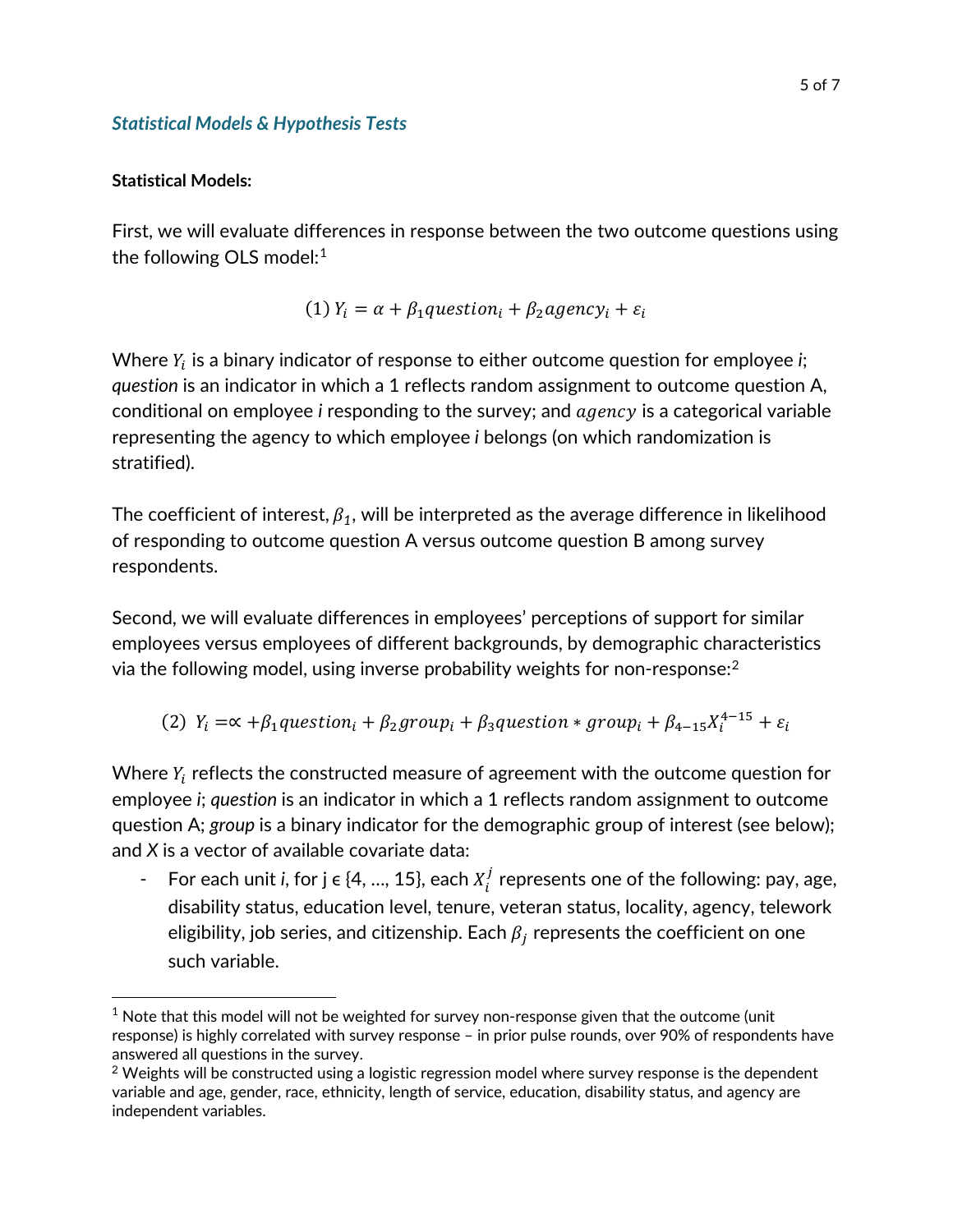The demographic groups of interest are based race, ethnicity, and gender and include:

- White vs. non-white
- Black vs. non-Black
- Hispanic vs. non-Hispanic
- Male vs. Female

Each of these comparisons will be tested in a separate model, following equation (2). In other words, the first model will evaluate differences between White and non-white employees in their perceptions of support for similar employees versus employees of different backgrounds; the second model will evaluate differences between Black and non-Black employees in their perceptions of support for similar versus different employees; and continuing with each of the demographic groups of interest.

In each model, the coefficient of interest,  $\beta_3$ , will be interpreted as the average difference in perceptions [of support for employees like oneself versus employees of different backgrounds] by race and gender. Of note,  $\beta_1$  is not an outcome of interest here.

In each model, we will also check whether equation (2) produces predictions outside of the 1-5 range for any covariate group. If it does, we will report this alongside results.

We will use HC2 standard errors for statistical inferences and reject the null hypothesis if *p < 0.05* for a two-tailed test.

# **Limitations:**

For RQ2, it is possible that there will be differential non-response to the two questions (A and B). Non-response would arise from individuals completing the survey, but not answering the outcome question. In the analysis of RQ1, we will check for differential non-response between outcome questions A and B. If the difference is greater than 5pp, we will report results of RQ2 with a caveat about the differential response rates. In the prior two pulse rounds, we have not found differential response between questions within any survey track.